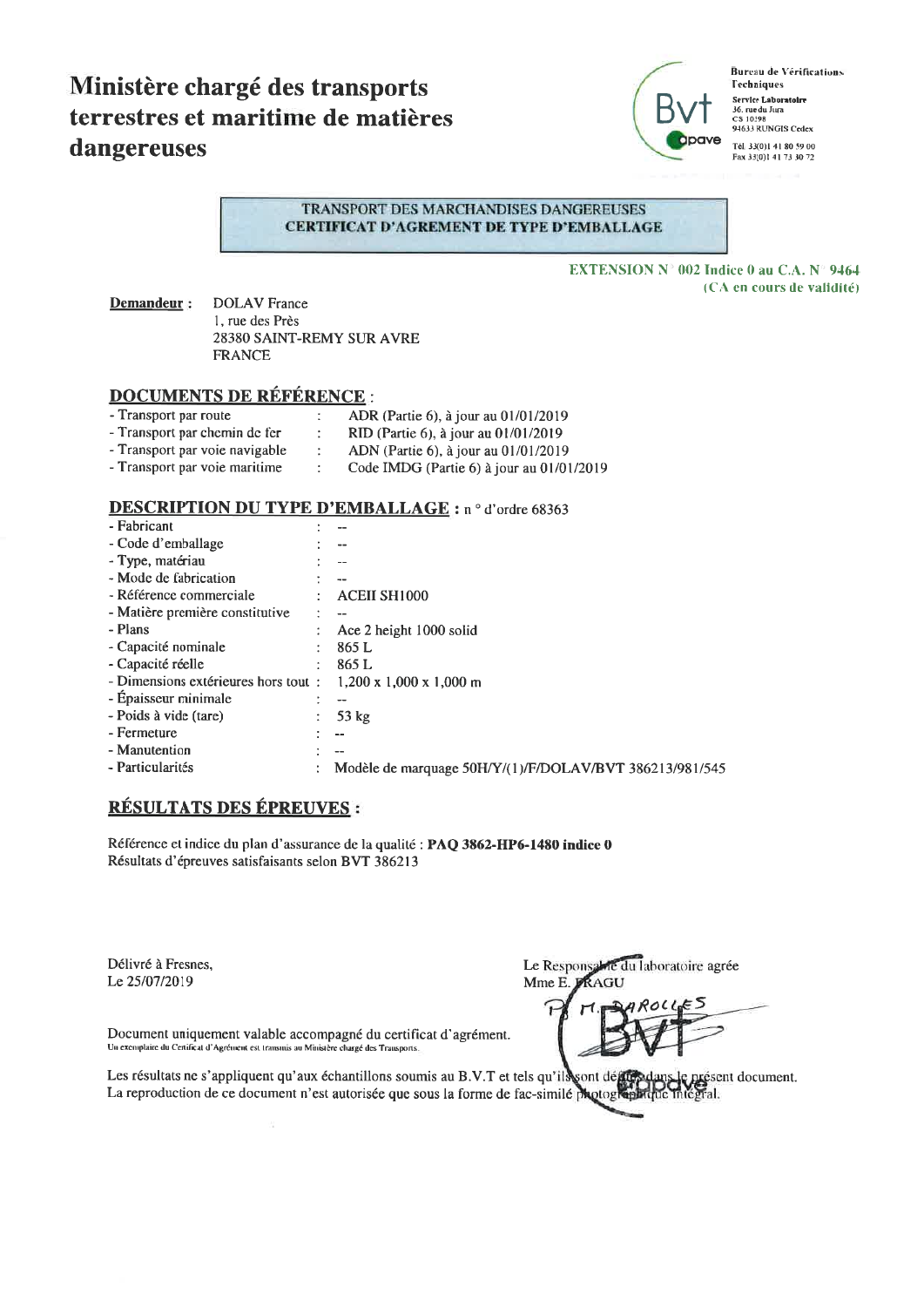# **Ministère chargé des transports terrestres et maritime de matières dangereuses**



**Bureau de Vérifications** Techniques **Service Laboratoire** 36, rue du Jura<br>CS 10398

94633 RUNGIS Cedex

Tél. 33(0)1 41 80 59 00 Fax 33(0)1 41 73 30 72

B 309 306 918 NAF 7120B

#### TRANSPORT DES MARCHANDISES DANGEREUSES **CERTIFICAT D'AGREMENT DE TYPE D'EMBALLAGE**

**EXTENSION N° 002 Indice 0 au C.A. N° 9464 (CA en cours de validité)** 

**Antragsteller :** DOLAV France 1, rue des Près 28380 SAINT-REMY SUR AVRE FRANCE

## **REFERENZUNTERLAGEN** :

| - Straßenverkehr           | ADR (Partie 6), Ausgabe 01/01/2019                  |
|----------------------------|-----------------------------------------------------|
| - Heisenbahn               | RID (Partie 6), Ausgabe $01/01/2019$                |
| - Binnenschiffahrt         | ADN (Partie 6), Ausgabe $01/01/2019$                |
| - Transport auf dem Seeweg | Stand des IMDG-codes (Partie 6), Ausgabe 01/01/2019 |

# BESCHREIBUNG DES BEHÄLTERTYP: n<sup>o</sup> d'ordre 68363

| - Hersteller                               |                                                         |
|--------------------------------------------|---------------------------------------------------------|
| - Code                                     | 50H                                                     |
| - Typ, Werkstoffe                          | --                                                      |
| - Herstellart                              |                                                         |
| - Handlesbezeichnung                       | <b>ACEII SH1000</b>                                     |
| - Werstoffe                                |                                                         |
| - Zeichnungen                              | Ace 2 height 1000 solid                                 |
| - Nennyolumen<br>$\ddot{\phantom{0}}$      | 865 L                                                   |
| - Uberlaufvolumen<br>$\ddot{\phantom{0}}$  | 865 L                                                   |
| - Aussenabmessungen<br>$\bullet$           | $1,200 \times 1,000 \times 1,000 \text{ m}$ --          |
| - Mindestwandstarke                        | --                                                      |
| - Leermasse (tara)<br>$\ddot{\phantom{a}}$ | $53 \text{ kg}$                                         |
| - Verschlusse                              | $-$                                                     |
| - Handhabungsvorrichtung                   | $- -$                                                   |
| - Besonderheiten                           | Modèle de marquage 50H/Y/(1)/F/DOLAV/BVT 386213/981/545 |

# **PRÜFERGEBNISSE :**

Référence et indice du plan d'assurance de la qualité : **PAQ 3862-HP6-1480 indice 0** Résultats d'épreuves satisfaisants selon BVT 386213

Den 25/07/2019 Frau E. FRAGU

Erstellt in Fresnes, Der Leiter des amtlich anerkannten Prüflabors

Dokument gilt nur zusammen mit der Zulassung Eine Ausfertigung der Zulassungsbescheinigung wird dem Verkehrsministerium übermittelt

Der französische Text bildet die Grundlage für die Übersetzung. Sollte ein Unterschied zwischen dem französischen Text und dem Text in einer anderen Sprache bestehen, ist der französische Text maβgebend.

Die Eregnisse sind nur auf dem B.V.T. vorgelegten Prûfmuster, die der hier angefürhten Definition eutsprechen, anwendbar. Die Vervielfaltigung des vorliegenden Prüberichtes darf nur in Form eines kompletten fotografischen Faksimile erfolgen.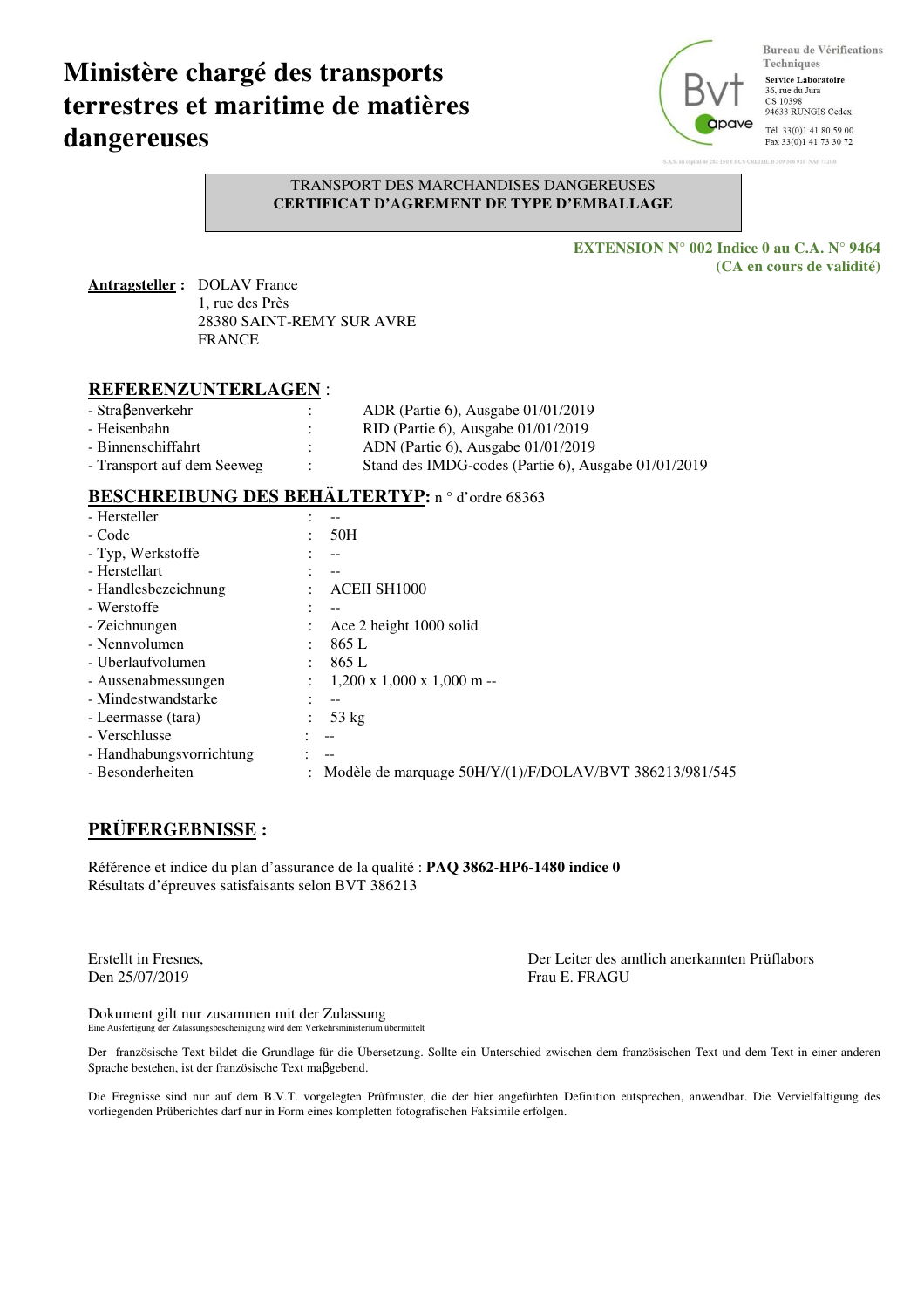# **Ministère chargé des transports terrestres et maritime de matières dangereuses**



**Bureau de Vérifications** Techniques **Service Laboratoire** 36 me du Jura CS 10398

94633 RUNGIS Cedex

Tél. 33(0)1 41 80 59 00 Fax 33(0)1 41 73 30 72

6.018 NAF 71703

TRANSPORT DES MARCHANDISES DANGEREUSES **CERTIFICAT D'AGREMENT DE TYPE D'EMBALLAGE** 

> **EXTENSION N° 002 Indice 0 au C.A. N° 9464 (CA en cours de validité)**

**Applicant :** DOLAV France 1, rue des Près 28380 SAINT-REMY SUR AVRE FRANCE

### **REFERENCE DOCUMENTS**:

| - Road transport        | ٠<br>$\bullet$ | ADR (Partie 6), to date in $01/01/2019$      |
|-------------------------|----------------|----------------------------------------------|
| - Rail transport        | ٠<br>٠         | RID (Partie 6), to date in $01/01/2019$      |
| - Transport by waterway | ٠              | ADN (Partie 6), to date in $01/01/2019$      |
| - Maritime transport    |                | IMDG (Partie 6) code to date in $01/01/2019$ |

### DESCRIPTION OF THE PACKAGING TYPE: n<sup>o</sup> d'ordre 68363

| - Manufacturer                |                      |                                                         |
|-------------------------------|----------------------|---------------------------------------------------------|
| - Code                        |                      | 50H                                                     |
| - Type, material              |                      | --                                                      |
| - Construction Method         |                      |                                                         |
| - Commercial reference        |                      | <b>ACEII SH1000</b>                                     |
| - Constitutive raw material   |                      |                                                         |
| - Drawings                    |                      | Ace 2 height 1000 solid                                 |
| - Nominal capacity            | $\bullet$            | 865 L                                                   |
| - Actual capacity             |                      | 865 L                                                   |
| - Overall external dimensions | $\ddot{\phantom{0}}$ | $1,200 \times 1,000 \times 1,000 \text{ m}$             |
| - Minimum thickness           |                      |                                                         |
| - Empty weight                |                      | $53 \text{ kg}$                                         |
| - Closure                     |                      | $- -$                                                   |
| - Handling                    |                      |                                                         |
| - Particularities             |                      | Modèle de marquage 50H/Y/(1)/F/DOLAV/BVT 386213/981/545 |

## **TEST RESULTS :**

Référence et indice du plan d'assurance de la qualité : **PAQ 3862-HP6-1480 indice 0** Résultats d'épreuves satisfaisants selon BVT 386213

*The French text serves as a basis for the translation, and should any difference exist between the French text in another language, the French text will prevail.* 

Issued at Fresnes, Manager of the approved test laboratory On 25/07/2019 Mrs E. FRAGU

Valid only together with the certificate of approval. *A copy of this document is sent to the Ministry of Transport.*

*The French text serves as a basis for the translation, and should any difference exist between the French text and a text in another language, the French text will prevail.* 

*The results are only applicable to the samples presented to B.V.T as defined in this document. Reproduction of this test report is only authorized in complete photographic facsimile form.*